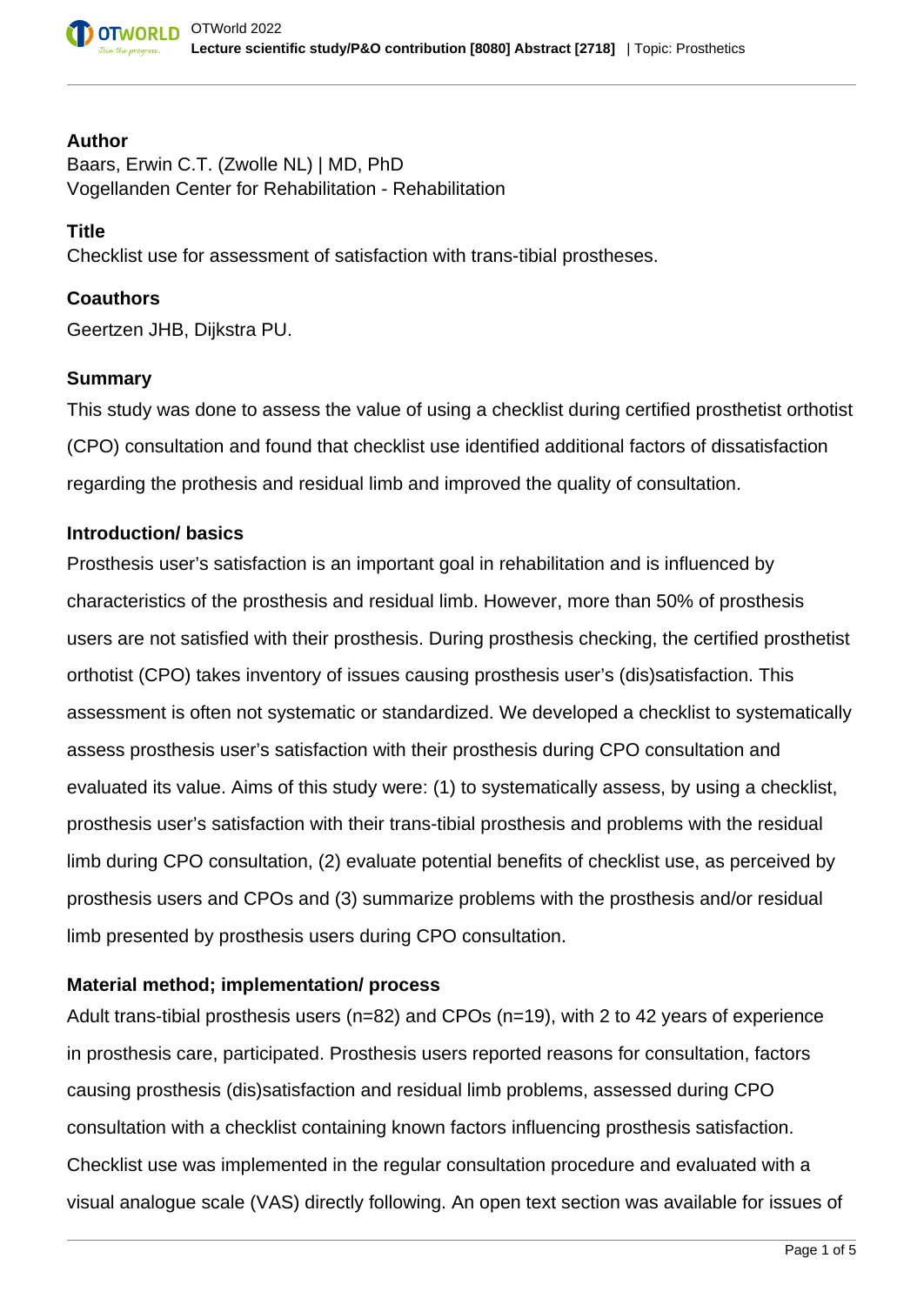dissatisfaction not included in the checklist. The study used a cross sectional design and was performed in multiple locations in the Northeast of the Netherlands.

# **Results**

200 envelopes with checklists and sets of evaluation forms were distributed and 82 (41%) usable forms were returned and assessed. 52 prosthesis users mentioned in total 93 issues or problems as reasons for consultation prior to assessment with the checklist. 30 (32%) of these problems concerned factors enclosed in the checklist. Other reasons for CPO consultation ranged from routine control visits, substitution of prosthesis components, prosthesis maintenance and prevention of malfunctioning. In total 126 issues/problems were reported during assessment with the checklist. Most dissatisfaction with the prosthesis concerned fit (33%), mainly regarding the movement of the residual limb in the socket (16%). 52% of prosthesis users mentioned residual limb problems, mainly concerning pressure points on the skin and 27% experienced phantom pain. 30 prosthesis users mentioned no issues or problems prior to checklist assessment. However, during assessment with the checklist, 50% of these users were dissatisfied with one or more factor. Evaluation scores, given by CPOs and prosthesis users, were significantly higher than neutral regarding the checklist helping the CPOs to gather more information and make clear what issues the prosthesis user was dissatisfied about. Prosthesis users reported that assessment with the checklist made them feel more understood by the CPO and they rated the consultation with a 7 or higher (range 0-10, mean  $8.8$  ( $\pm 0.9$ )).

# **Discussion/ conclusion; conclusion for the practice**

Checklist use during assessment of the prosthesis and residual limb identified more factors of dissatisfaction in almost all domains than mentioned by the prosthesis user prior to CPO consultation. In practice, checklist use was challenging, for some CPOs seemed to be fixed in their regular consultation routine. Furthermore, not all evaluation forms were adequately filled in, possibly caused by difficulties encountered during the consultation procedure and limited time available to complete the checklist. We were unable to analyse CPO influences on scores. Checklist use in assessing trans-tibial prostheses and residual limbs is beneficial in identifying issues of dissatisfaction and improves quality of CPO consultation. In future developments, on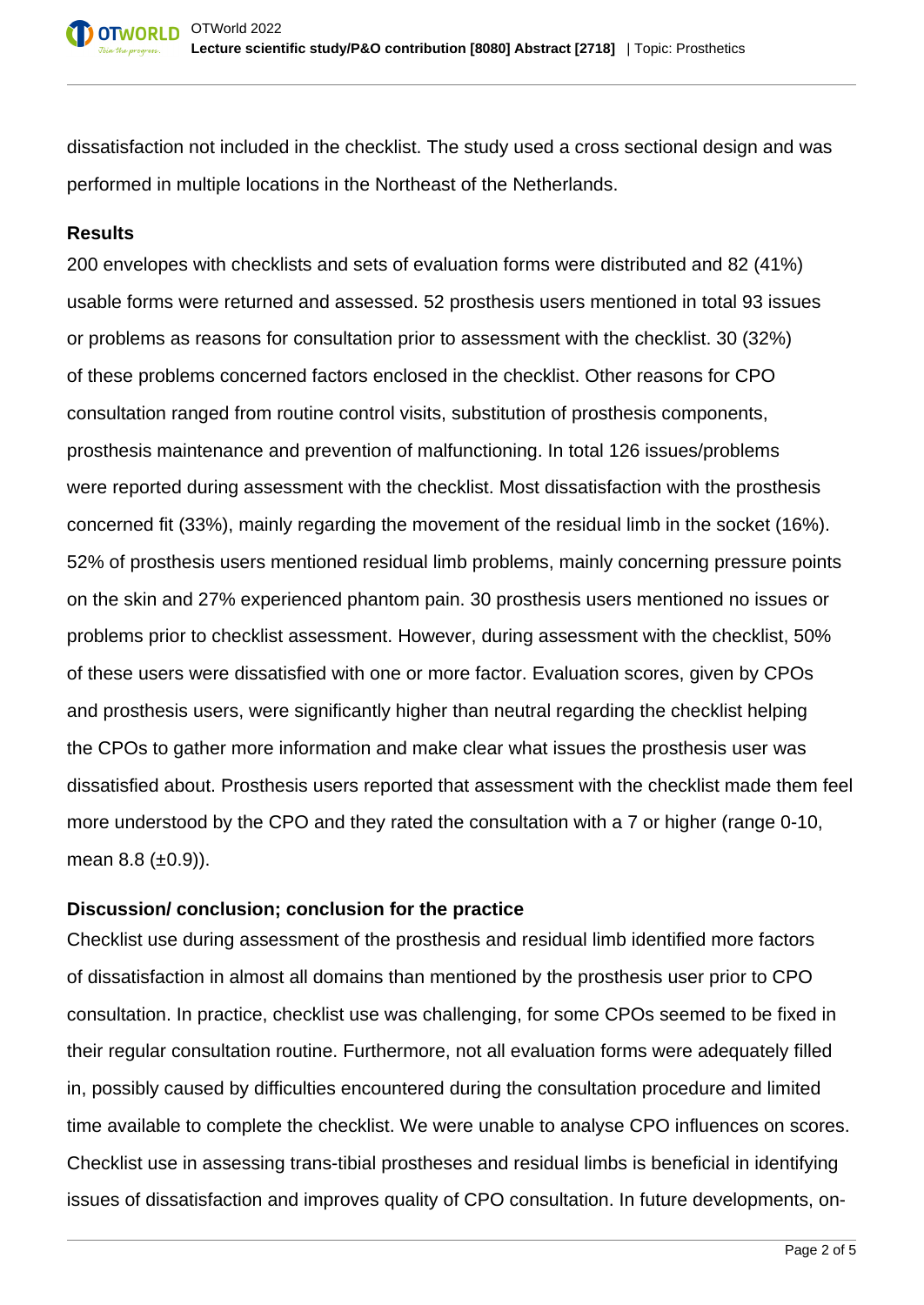line completion of the checklist may be available prior to consultation, making it accessible for the CPO in preparing for the consultation beforehand, increasing efficiency and saving time.

# **References**

Baars ECT, MD,PhD; Geertzen JHB, MD,PhD; Dijkstra PU, PhD. Checklist use for assessment of satisfaction with trans-tibial prostheses. JRM-CC;Vol.4,2021.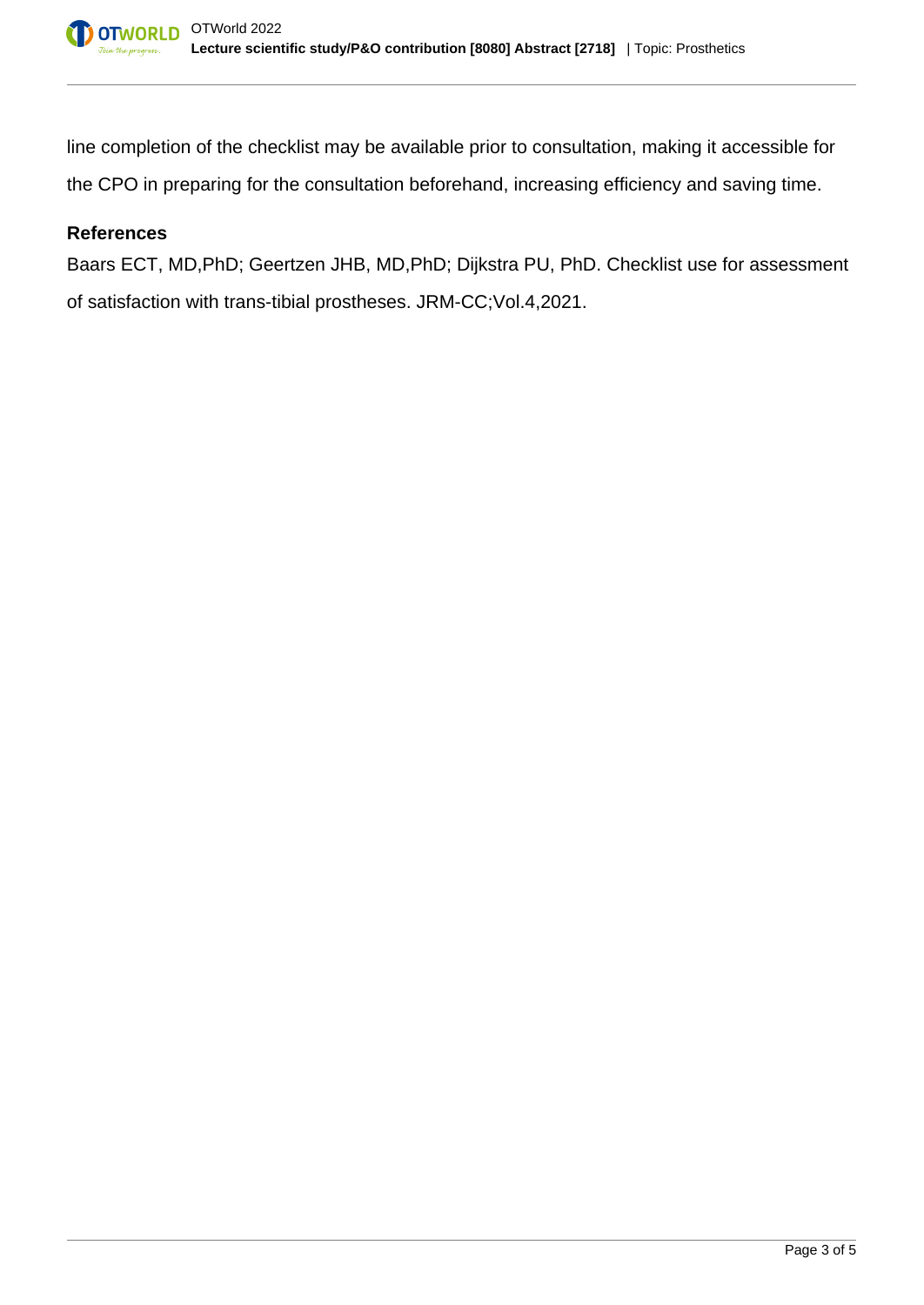**Image:** img001\_50.jpg



Patient has no residual limb problems or pain